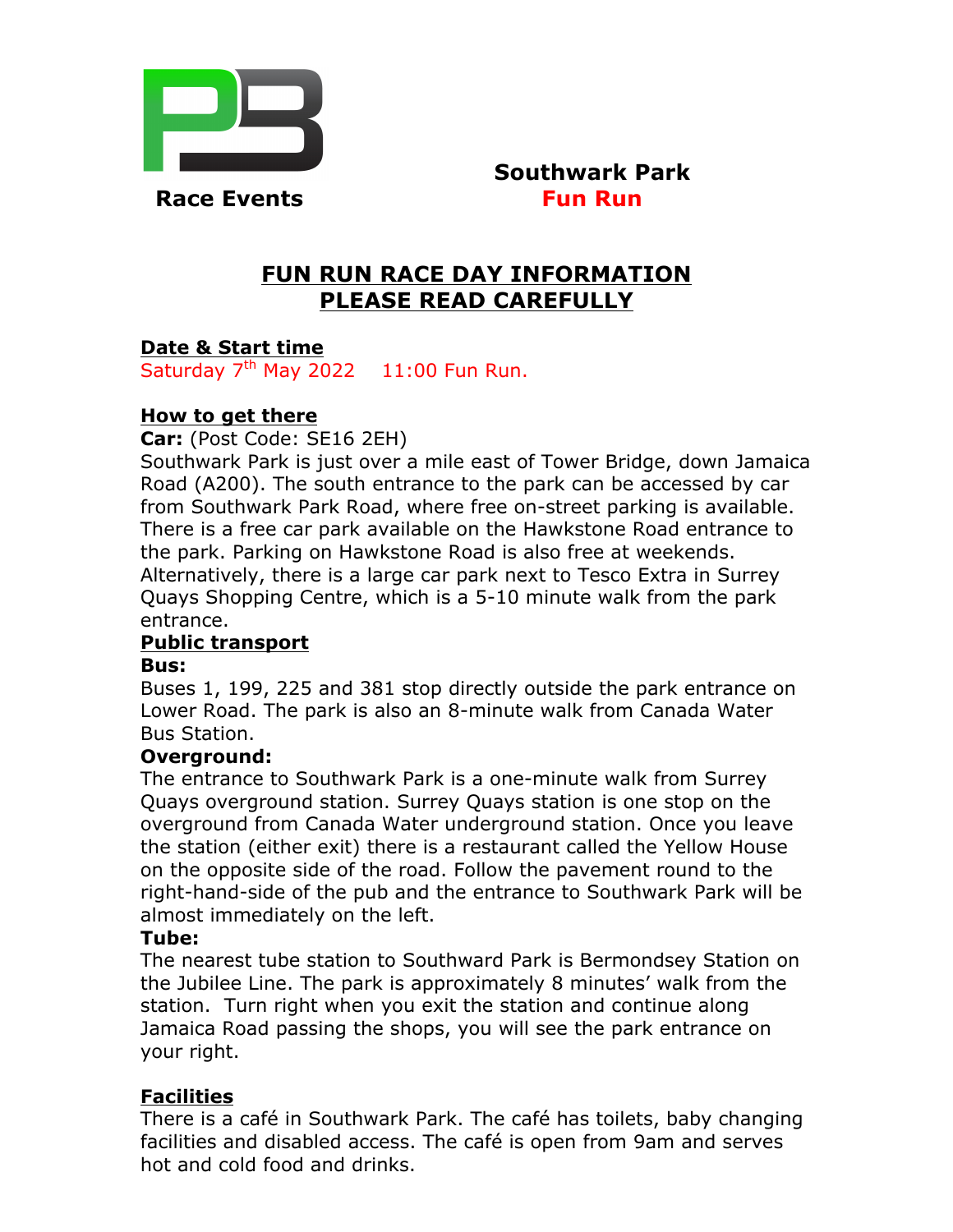# **Registration**

Open's for the fun run at 10:30 am. It will be held at the bandstand along side the baggage area at Jamaica Road Park entrance. Please tell the marshal your surname and they will find your race number. Baggage tags will also be available here (please remember to write your race number on your tag).

#### **Race number**

To be collected as above from registration. There will be a table with a box of pens and markers **please** remember to fill in the back of your race number with your emergency contact details and any medical information. Please do not give your race number to someone else. Please wear your race number on your front as Snappy Races will be taking pictures which you can view by entering our event name and your race number on their website. You will also need to enter your race number onto your baggage tag if you require this facility.

#### **Baggage**

The baggage area is next to registration at the Bandstand. If you decide to leave your bag here, **please complete a baggage label your self, which you will collect from the registration table.** Your running bib is your ticket to collect your baggage so please do not discard once you have complete the race. The baggage area will be manned at all times by our marshals.

## **Course**

The route is a small 1-lap course of this stunning park; the route will be on display on a notice board at registration. The race will start and finish at the bandstand at **11:00**. Small children must run with a parent /Guardian who does not have to enter the race, Medals will be given to all finishers wearing a race number.

You will note the large yellow arrows directing you around the course along with our marshals who are very vocal and encouraging and best of all will supply you with much needed jelly babies and bottled water.

## **First Aid**

**If you have a medical history you feel we should be aware of please email PB Race events.** Trained Paramedic's will be available around the course. If you feel unwell during the race please alert the nearest marshal and prompt medical assistance will be provided.

**Fit to Run -** Please **Do not run** with a cold, flu, if you are feeling feverish, have chest pain, hangover, vomiting, diarrhea or just feel unwell as this can be extremely dangerous. Remember this is unfair to you, your family and race organisers you are unlikely to do your selfjustice and may become a medical emergency.